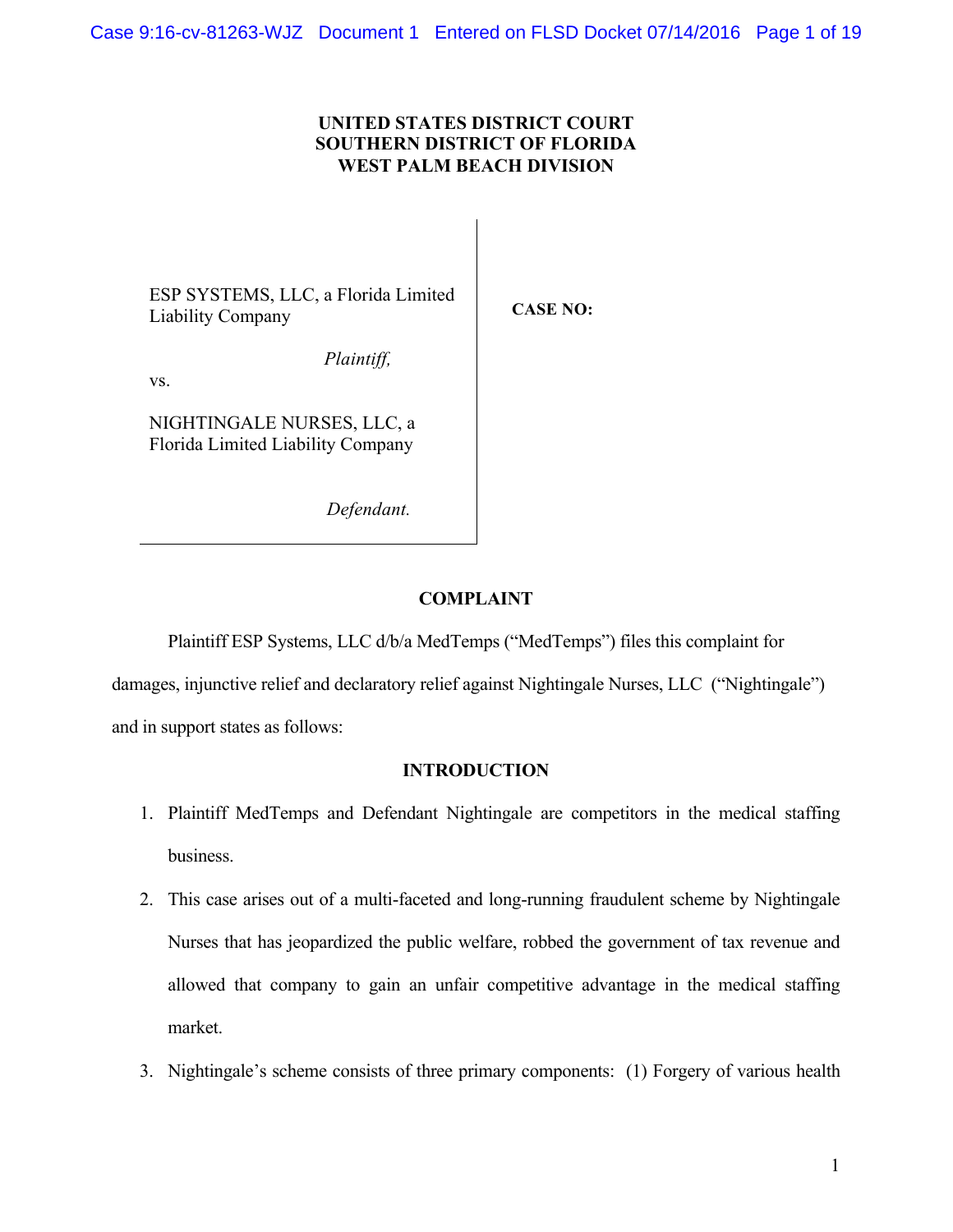documents and related false advertising; (2) tax evasion; and (3) kickbacks.

- 4. First, Nightingale forges various health documents. In order to place nurses in hospitals and other medical facilities, those nurses must undergo a variety of medical tests and certain health-related screening (e.g. testing for communicable diseases; testing for drug use; etc.).
- 5. If this testing and accompanying paperwork is not complete and submitted to the client site by the nurse's start date, the nurse cannot begin work and the staffing company often loses the job.
- 6. In this industry, time is of the essence. So, Nightingale has fashioned a workaround: Forging the necessary documents. For the past several years and as a matter of pattern and practice, Nightingale has routinely forged a litany of health-related documents to avoid any delays related to completing the necessary health screenings and ensure that its nurses are always at the client site and ready to begin work on day one.
- 7. Second, Nightingale has engaged in a long-running tax evasion scheme based on bogus per diem payments. Rather than pay certain employees actual wages, Nightingale illegally pays those employees in per diems, often dramatically inflated ones.
- 8. In order to facilitate this scheme, Nightingale routinely uses forged leases. These forged leases are used to establish that the employees at issue live many miles away from the hospitals where they are staffed, thereby rendering them eligible for large per diem payments.
- 9. By shifting what should be taxable wages to illegal per diem payments, Nightingale has evaded taxes and lowered its operating costs, thereby again gaining an unfair competitive advantage in the marketplace.
- 10. Third, Nightingale routinely and as a matter of pattern and practice pays kickbacks to certain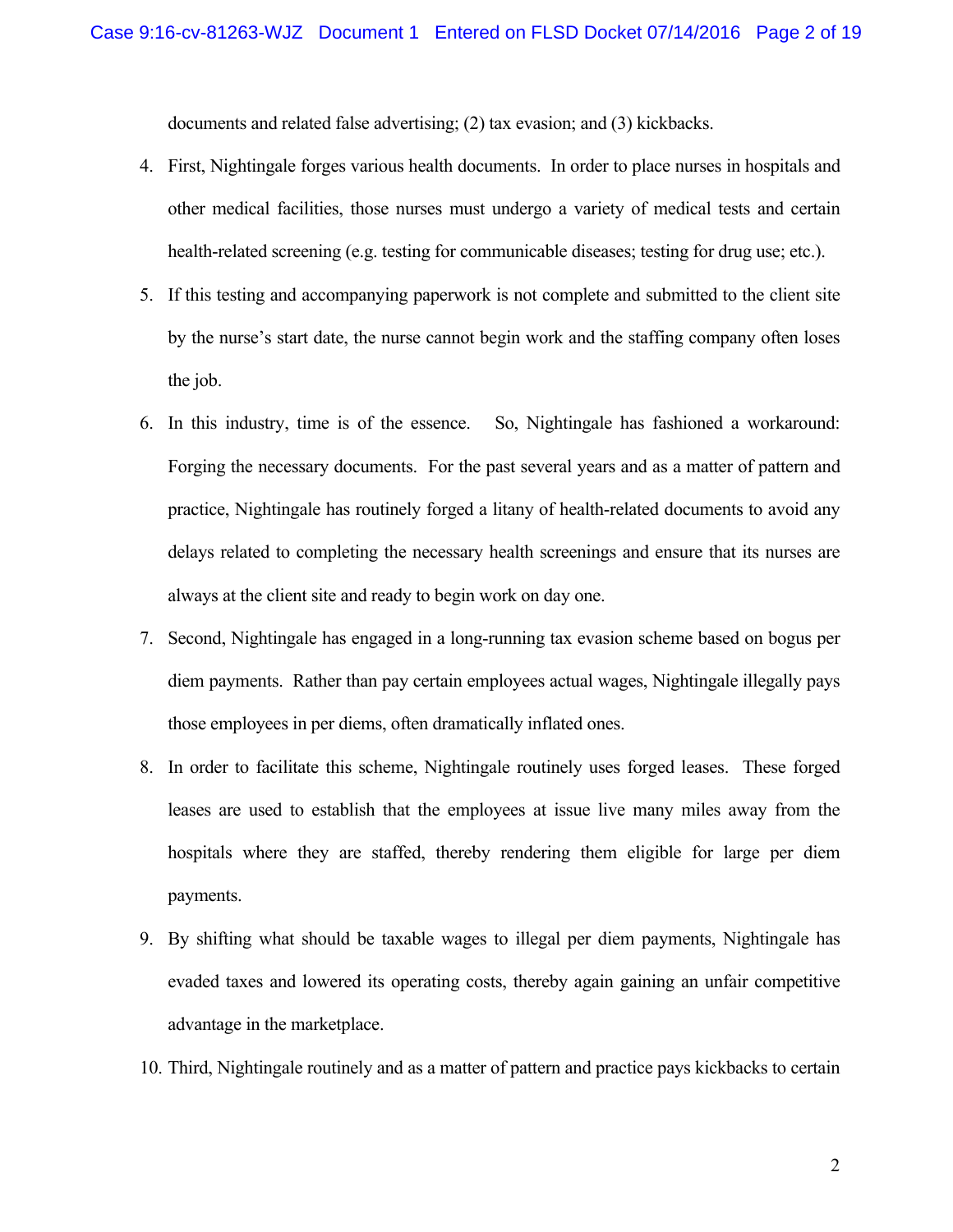hospital employees who are involved in the staffing process. Nightingale pays these kickbacks directly to those hospital employees without their employers' knowledge and in blatant violation of those hospitals' operating procedures. As a result of Nightingale's illegal and unethical kickbacks, Nightingale has – yet again – gained an unfair advantage in the marketplace.

11. This is an action for false advertising in violation of the Lanham Act; violations of FDUTPA; and declaratory relief. Plaintiff seeks damages stemming from Nightingale's wrongful conduct to the fullest extent permitted by law; an injunction prohibiting further false advertising; an injunction barring Defendant from placing any medical personnel with hospitals for the pendency of this litigation or until such time as Nightingale can demonstrate that it has taken appropriate remedial action; an affirmative injunction requiring Nightingale to engage in corrective advertising and make appropriate disclosures to its clients and prospective clients; and a declaratory judgment holding that Nightingale – as essentially an illegal enterprise – cannot enforce any of its restrictive covenants with its current or former employees.

#### **THE PARTIES**

- 12. Plaintiff, ESP Systems LLC, d/b/a MedTemps is a Florida Limited Liability Company with its principal place of business located at 2500 Quantum Lakes Drive, Suite 203, Boynton Beach, FL 33426.
- 13. Defendant, Nightingale Nurses, LLC is a Florida Limited Liability Company with its principal place of business located at 6401 Congress Avenue, Suite 250, Boca Raton, FL 33487.
- 14. Both companies are engaged in the medical staffing business.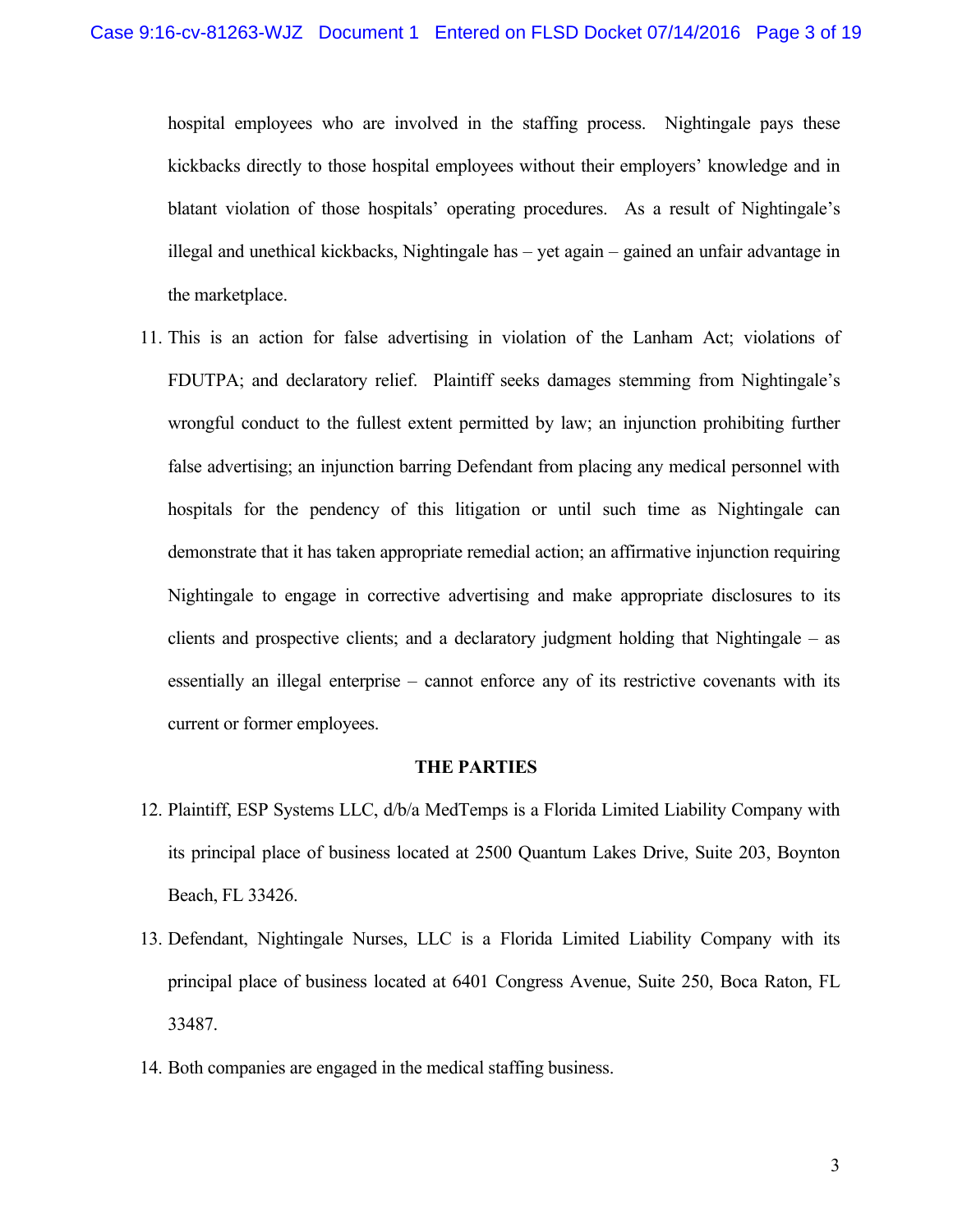#### **JURISDICTION**

- 15. The Court has subject matter jurisdiction under 28 U.S.C. §1331 for claims arising under §43(a) of the Lanham Act, 15 U.S.C. §1125 and under 28 U.S.C. § 2201 for claims arising under the Declaratory Judgment Act.
- 16. The Court has supplemental jurisdiction over the state law claims pursuant to 28 U.S.C. §1367.

#### **VENUE**

- 17. Venue in this Court is based upon 28 U.S.C. §1391.
- 18. Defendant Nightingale's principal place of business is located within this judicial district.
- 19. Defendant Nightingale is subject to this Court's personal jurisdiction.
- 20. Defendant Nightingale has the most significant contacts in the State of Florida within this judicial district.
- 21. As such, venue in this Court is proper.

#### **GENERAL ALLEGATIONS**

- 22. Both Plaintiff and Defendant operate as staffing agencies in order to place nurses in nursing jobs in healthcare facilities nationwide.
- 23. Both Plaintiff and Defendant advertise their services to healthcare facilities nationwide.
- 24. Both Plaintiff and Defendant recruit nurses from throughout the nation in order to fulfill the staffing needs of the healthcare facilities with which they do business.
- 25. Plaintiff and Defendant are direct competitors.

#### **The Joint Commission and Nightingale's Central False Advertisement**

26. Nightingale holds itself out to the public as being Health Care Staffing Services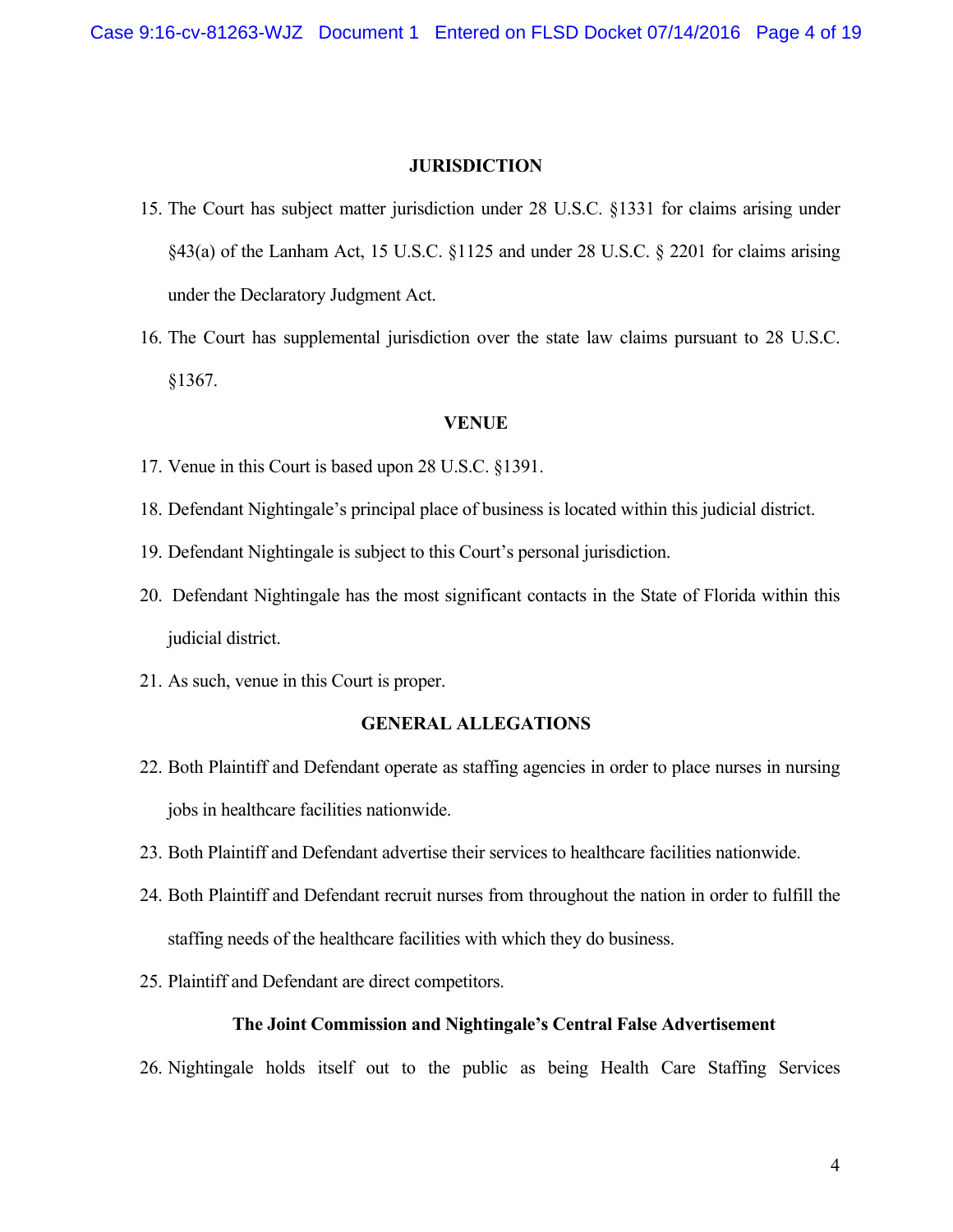certified by the Joint Commission, the relevant credentialing body.

- 27. Nightingale prominently displays the Joint Commission's gold seal of approval and related language on their website. **Exhibit A.**
- 28. The Joint Commission is an independent, not-for-profit organization, that "accredits and certifies nearly 21,000 health care organizations and programs in the United States. Joint Commission accreditation and certification is recognized nationwide as a symbol of quality that reflects an organization's commitment to meeting certain performance standards."<sup>1</sup>
- 29. The Joint Commission's Quality Check program lists accredited and certified entities and makes the list available for public viewing. $^{2}$
- 30. From the website, individuals can search for Quality Reports and download historical Quality Reports for each entity certified by the commission, including Nightingale.<sup>3</sup>
- 31. The President's Message introducing Nightingale's November 18, 2015 Quality Report reads, in part, "We know how important reliable information is when making health care decisions… When a health care staffing firm seeks certification, it demonstrates a strong commitment to providing safe, high quality health care and to continually working to improve that care." **Exhibit B at 2.**
- 32. By displaying the Joint Commission's seal of approval on their website and otherwise putting the consuming public on notice that they are Joint Commissions certified, Nightingale advertises to the consuming public that it has met and maintained all of the evaluation criteria required to become Joint Commission certified.
- 33. According to the Joint Commission's HCSS Certification Manual, "The Joint Commission's

 $<sup>1</sup>$  Available at</sup>

https://www.jointcommission.org/about\_us/about\_the\_joint\_commission\_main.aspx.

<sup>2</sup> https://www.qualitycheck.org/

<sup>&</sup>lt;sup>3</sup> Available at https://www.qualitycheck.org/certification-history/?bsnId=404760.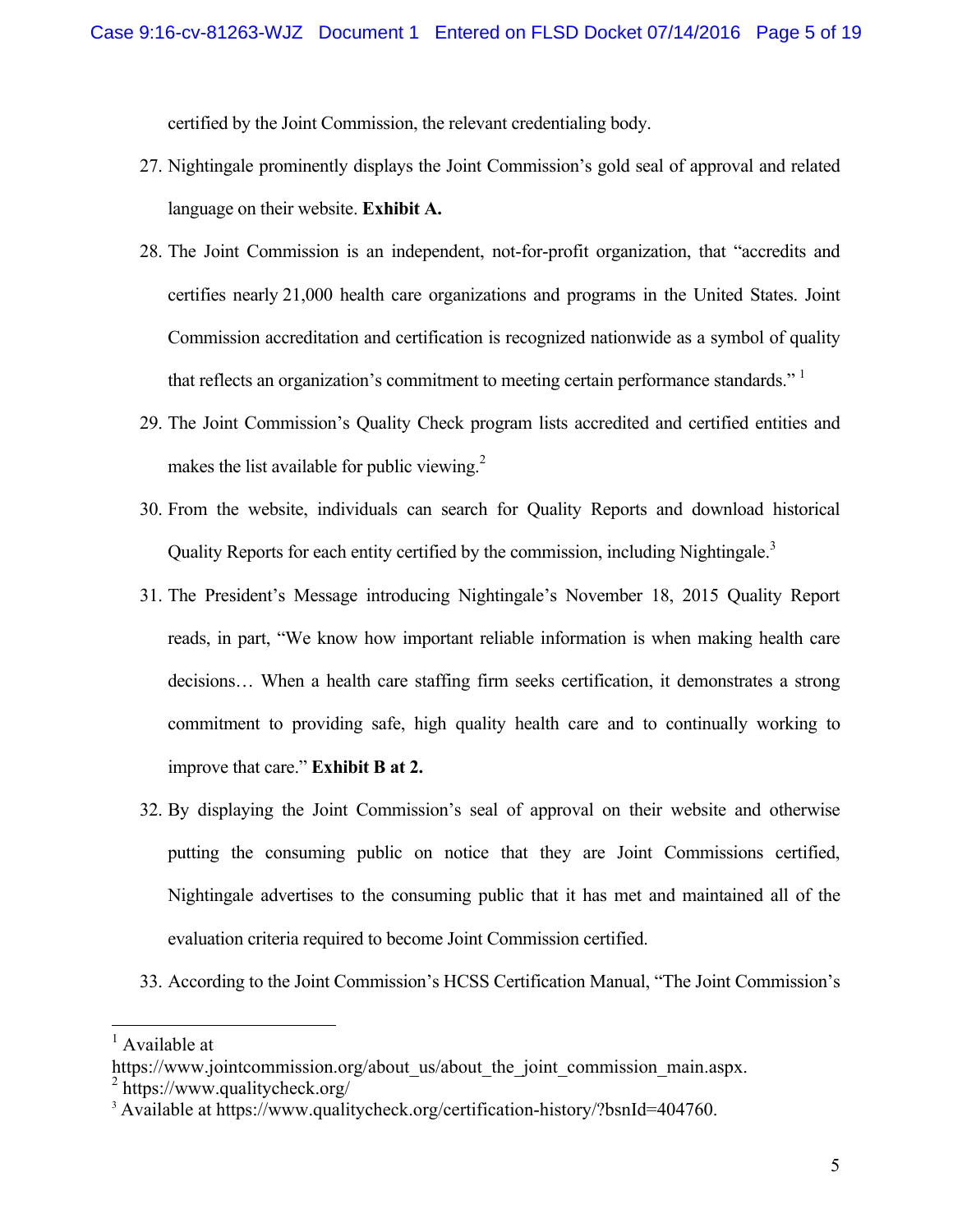Health Care Staffing Services (HCSS) Certification Program provides an independent, comprehensive evaluation of a staffing firm's ability to provide qualified and competent temporary staffing services." **Exhibit C at 1.**

- 34. Falsification of information relevant to the Joint Commission's certification process results in the denial of certification to a staffing firm. *Id.* at 24-25.
- 35. Of utmost importance to the Joint Commission is screening for immediate threats to health or safety. *Id.* at 48.
- 36. To that end, the Joint Commission has identified a variety of standards applicable to staffing firms, including, in relevant part:
	- a. The HCSS firm confirms that a person's qualifications are consistent with his or her assignment(s).

*Id.* at 82.

- 37. A critical component of this standard (HSHR 1) is that the staffing firm "Verifies and documents compliance with applicable health screening and immunization requirements established by law, regulation and the firm's policy or its customers' requirements." *Id*. at 84.
- 38. Instead of adhering to these and related standards, Nightingale has instituted a program designed to deceive the Joint Commission, its customers, the public at large and, ultimately, the patients who receive treatment from the professionals that Nightingale staffs.
- 39. Although Nightingale holds itself out to the public and its customers as being in full compliance with Joint Commission certification requirements and all applicable laws and regulations regarding health screenings, that representation is false.
- 40. As a matter of pattern and practice, Nightingale routinely forges a variety of health-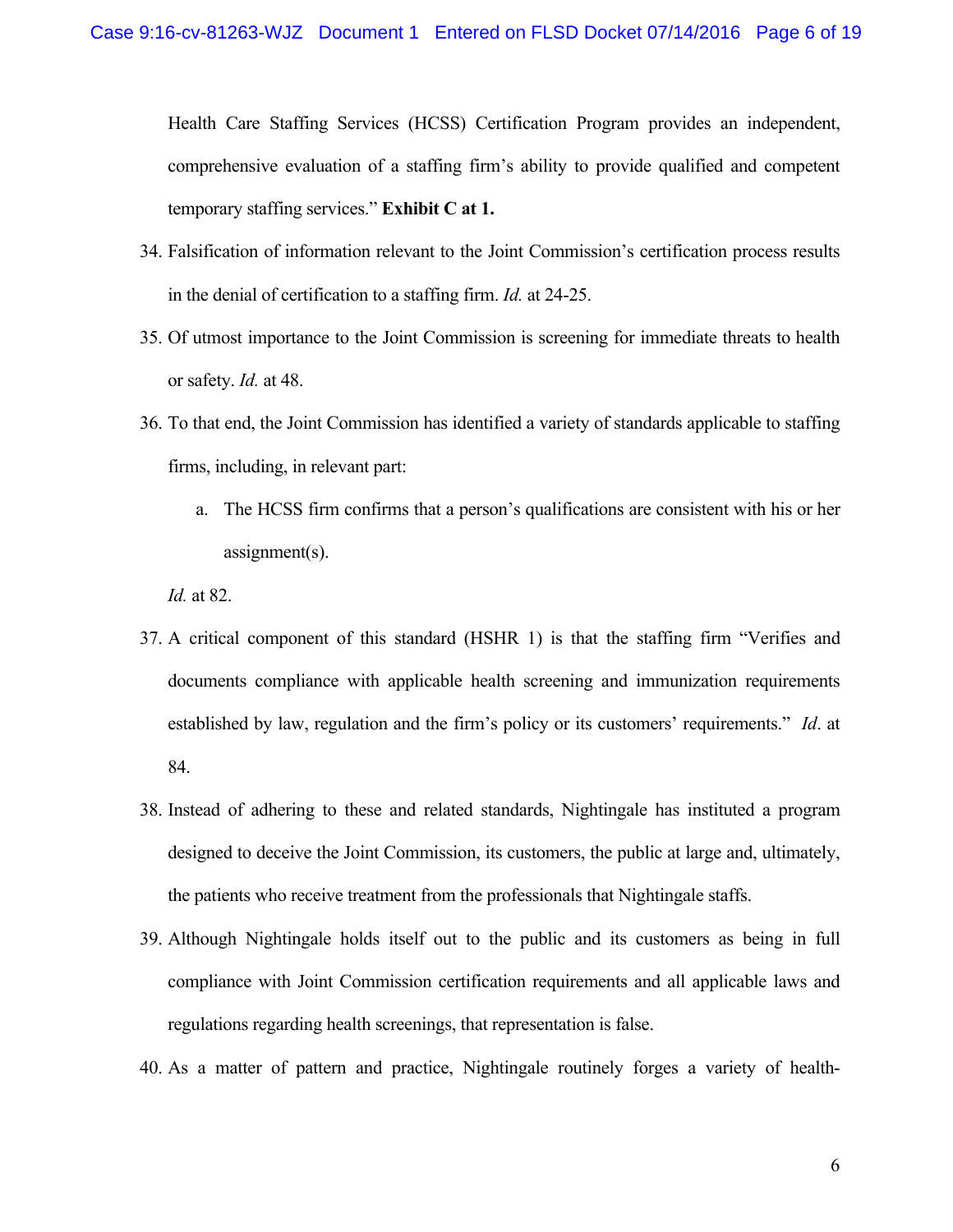screening related paperwork.

- 41. In order for nurses to begin their assignments at client hospitals, they must undergo a series of health screenings depending on applicable state and hospital regulations. Hospitals and medical facilities routinely screen prospective staff for immunizations, communicable diseases, and drug use among other things.
- 42. If Nightingale or a competing vendor does not have all of these health screenings completed and the paperwork in place by the employee's start date, that employee cannot begin work and the staffing company does not get paid.
- 43. In many instances, if a staffing company fails to produce the employee on the start date with all of the necessary health screening and corresponding paperwork completed, they lose the job and another staffing company is given the opportunity to fill the position.
- 44. In this industry, time is of the essence. Delays in health screening routinely result in lost business.
- 45. In order to ensure that Nightingale's candidates are always ready to start work on day one, Nightingale has taken steps to eliminate delays in health screening and obtaining the appropriate corresponding paperwork.
- 46. Nightingale's strategy is a simple one: Whenever necessary, forge the relevant health documents. This strategy was implemented and is directed by Nightingale employee Noel Espinoza at the behest of and with the blessing of Nightingale's leadership. At present, the primary day-to-day forgers at Nightingale are Espinoza and Jennifer McGhee.
- 47. Nightingale repeatedly has forged health screening documents including but not limited to: results of urinalysis testing for drug use; results of tests for measles, mumps and rubella; results of tuberculosis tests; confirmation of administrating tetanus vaccinations;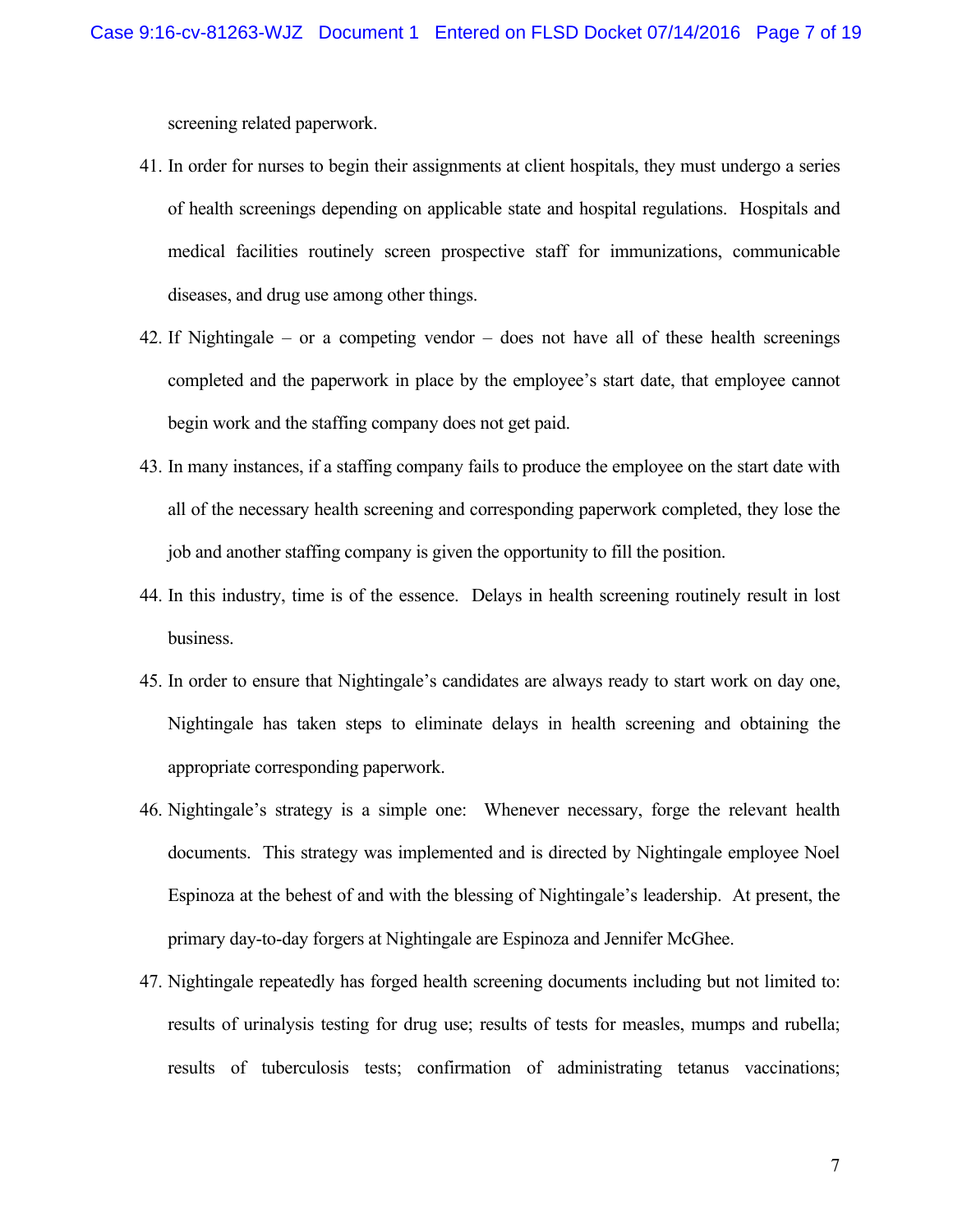confirmation of administering influenza vaccinations; results of administering tests for hepatitis; and more.

- 48. In connection with forging these health documents and screening results, Nightingale routinely uses templates designed to appear as though issued by actual screening facilities. Specifically, Nightingale uses forged documents that purport to be issued by First Lab, Quest Diagnostics, Concentra Urgent Care and others. In addition, Nightingale routinely certifies that the employees have undergone various screenings when those screenings were never conducted.
- 49. By way of example of specific instances of forgery (solely to demonstrate the breadth of Nightingale's fraud):
	- a. Nightingale forged the results of a urine test for a female employee on July 12, 2016. Nightingale placed the forged results on fictitious First Lab letterhead.
	- b. Nightingale forged the results of a tuberculosis test on May 26, 2016 and placed the results on a fictitious Concentra letterhead.
	- c. Nightingale forged the results of a measles, mumps and rubella test for a female employee on March 7, 2016 and placed the forged results on fictitious Quest Diagnostics letterhead.
	- d. Nightingale forged a confirmation of administration of influenza vaccine on September 22, 2014.
	- e. Nightingale forged the results of a hepatitis-B test for a female on April 4, 2014 and placed the forged results on fictitious letterhead for Advanced Toxicology Network.
	- f. Nightingale forged a vaccine administration record for a tetanus and diphtheria vaccination administered to a female on February 24, 2015 and placed the forged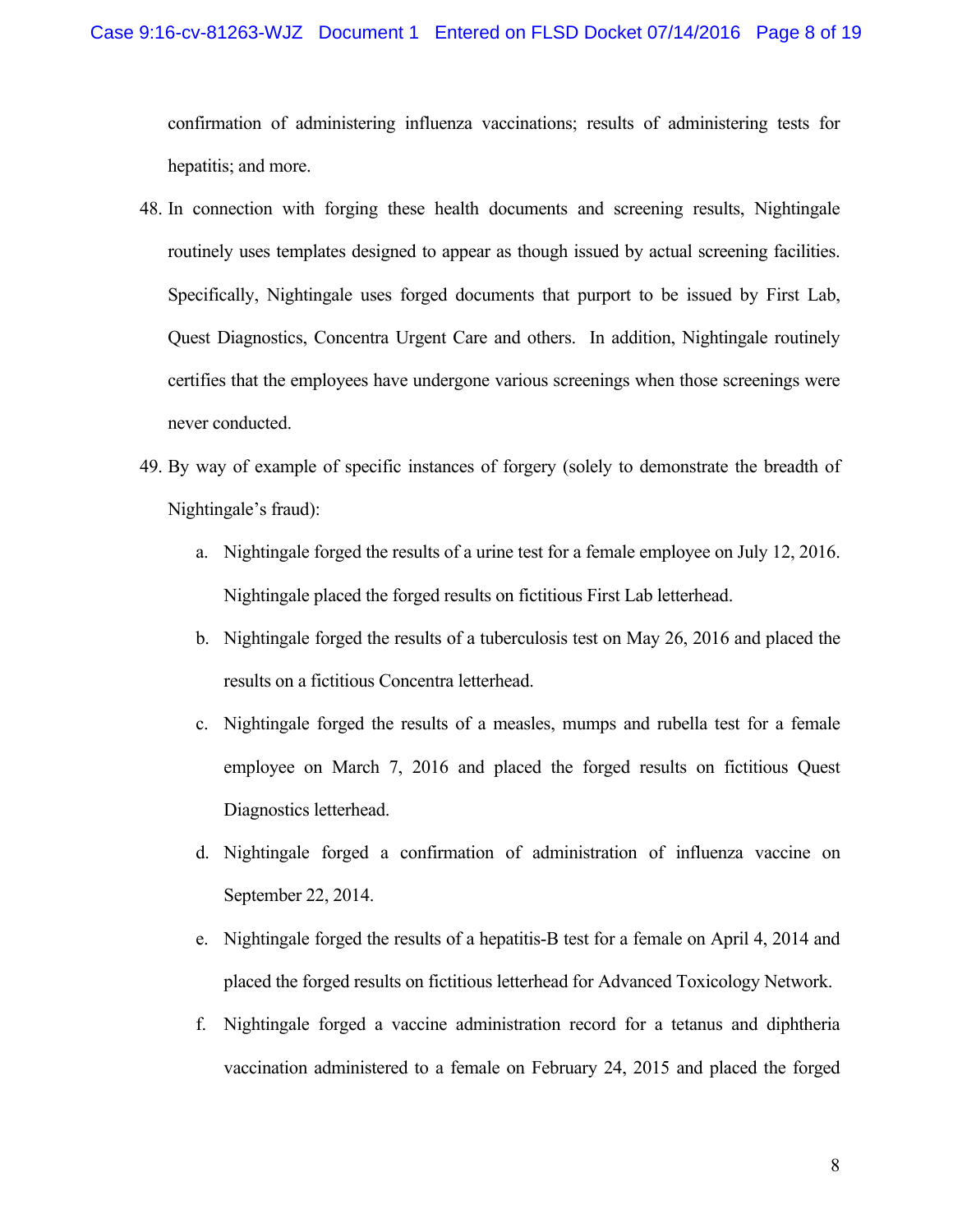results on fictitious Concentra letterhead.

50. These are merely examples. Nightingale has engaged in this type of forgery as part of its culture and its ordinary course of business. For the past several years, Nightingale has forged these documents in at least hundreds and possibly thousands of instances.

### **Nightingale's Tax Evasion Scheme**

- 51. Nightingale has engaged in a long-running tax evasion scheme based on bogus per diem payments. Rather than pay certain employees actual wages, Nightingale illegally pays those employees in per diems.
- 52. In order to facilitate this scheme, Nightingale routinely uses forged leases. These forged leases are used to establish that the employees at issue live a certain number of miles away from the hospitals where they are staffed, thereby rendering them eligible for per diem payments.
- 53. For example: There is a nurse staffed by Nightingale named Terry Ratliff. Mr. Ratliff is staffed at Charleston Area Medical Center in Charleston, WV.
- 54. In connection with paying Mr. Ratliff a per diem rate, Nightingale forged a lease. **Exhibit D.** The forged lease indicates that Mr. Ratliff rents a property – his supposed home address – at 8306 Ferndale Rd., Louisville, KY 40291. The lease is an outright forgery. Mr. Ratliff does not lease that property and does not reside there. That address is not his home address. Instead, Mr. Ratliff lives in Ashalnd, KY, much closer to his work site. Nightingale simply uses the fake address – roughly 250 miles from the job site – to pay the employee through an inflated per diem, rather than pay actual wages.
- 55. This particular lease lists "Re-Max Metro" as the Landlord. Re-Max Metro is a real estate agency based in Louisville. They do not own or otherwise lease properties. The document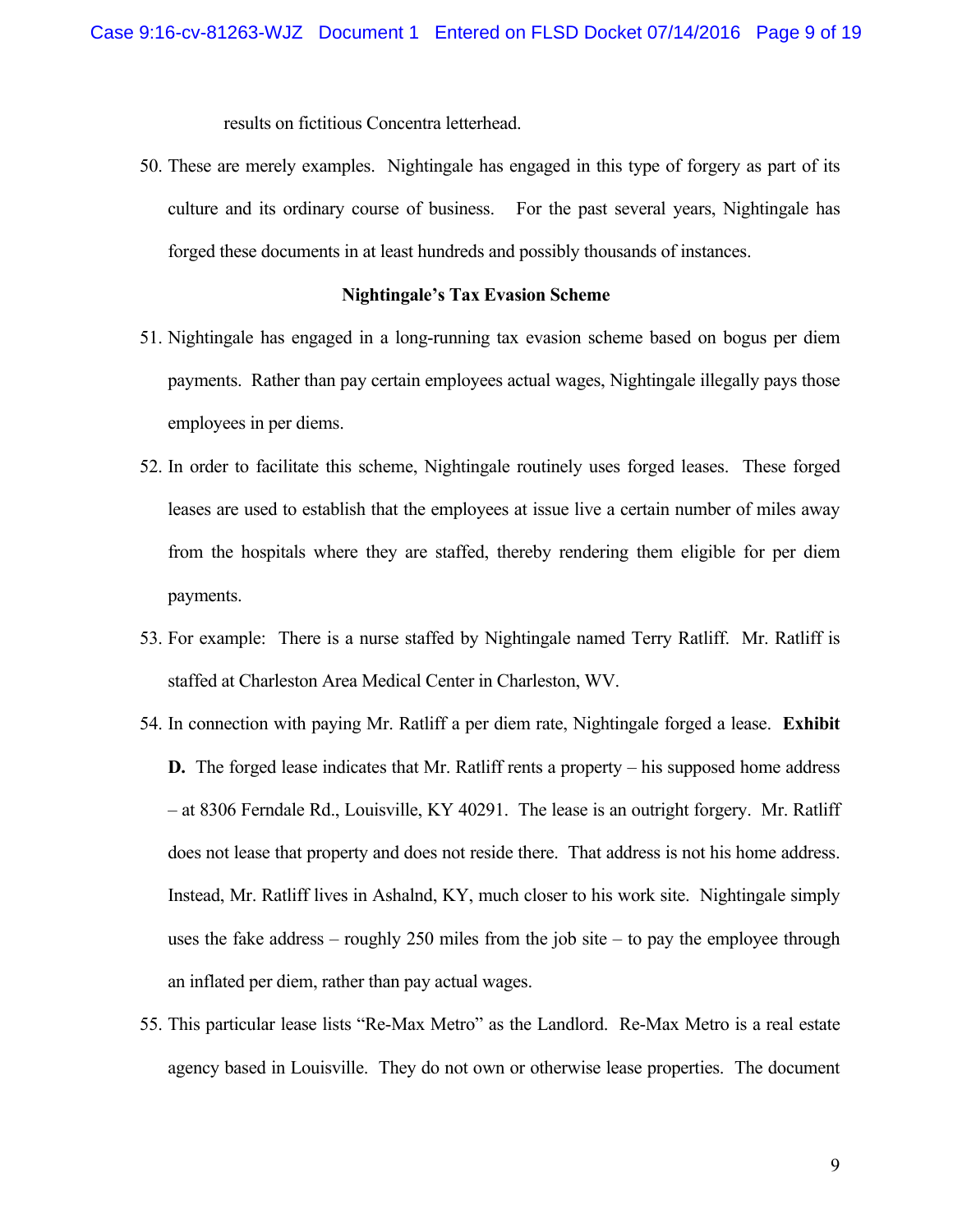is a classic Nightingale forgery.

- 56. A second example of the per diem scam involves a Nightingale employee or recent former employee Dominic Vendetta. Mr. Vendetta is or recently was staffed at Hunterdon Healthcare in Flemington, NJ. Mr. Vendetta lives in Philadelphia. But not according to Nightingale. A forged Nightingale lease suggests that Mr. Vendetta lives at 11 Lighthouse Dr., Rehoboth Beach, DE, some 170 miles away from his work site. **Exhibit E.** Once again, the lease lists a real estate agency, this time Coldwell Banker, as the landlord. Coldwell Banker does not own the property at issue and Mr. Vendetta does not reside there. Nightingale simply forged the lease.
- 57. Nightingale does all of this to pay employees via inflated per diems based on bogus travel time and mileage, as opposed to wages. By shifting what should be taxable wages to illegal per diem payments, Nightingale has evaded payroll taxes (to the tune of at least hundreds of thousands of dollars) and lowered its operating costs, thereby again gaining an unfair competitive advantage in the marketplace.

#### **Nightingale's Kickback Scheme**

- 58. Nightingale routinely and as a matter of pattern and practice pays kickbacks to certain hospital employees who are involved in the staffing process in order to secure placements at those hospitals.
- 59. Rather than compete with other market participants on the merits, Nightingale has set up a scheme in which it pays certain hospital employees for securing placements.
- 60. At most hospitals, there is fierce competition on the merits. The placement goes to the staffing company that can produce the best candidate, produce them quickly and produce them at an attractive rate.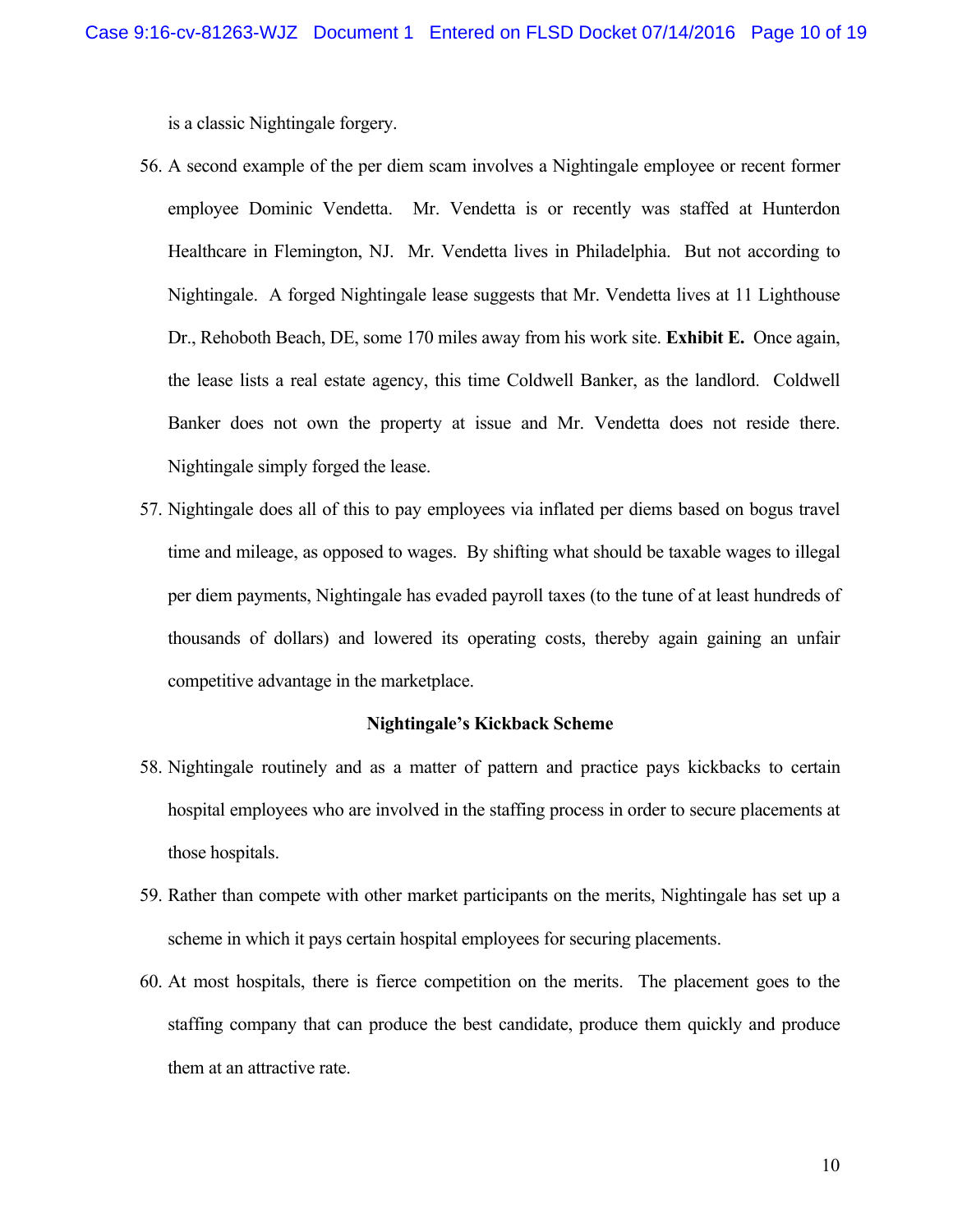- 61. At certain hospitals, however, Nightingale has effectively cornered the market via bribery.
- 62. Nightingale employee Kevin Pate is largely responsible for orchestrating the scheme and does so with the blessing of Michael List among other company leaders. Pate purchases Visa or Mastercard gift cards on a Nightingale company credit card. He then gives \$250 or \$300 worth of gift cards to certain hospital employees for each placement secured.
- 63. For instance, Nightingale routinely pays kickbacks to Eddy Manoyrine, the Staffing Coordinator at North Shore Medical Center in Miami. Nightingale pays Mr. Manoyrine \$300 worth of gift cards per placement he secures. In exchange for this kickback, Mr. Manoyrine violates North Shore's staffing policies and procedures and gives Nightingale hiring preference. Not surprisingly, Nightingale prominently displays a testimonial from Mr. Manoyrine on its website. All of this is done without the hospital's knowledge.
- 64. Multiple Nightingale employees, including company leadership, certain directors and former directors are well aware of all of the fraudulent practices outlined above.

### **COUNT I FALSE ADVERTISING UNDER 15 U.S.C. §1125(a)**

- 65. Plaintiff repeats and realleges the foregoing as if fully set forth herein.
- 66. Plaintiff and Defendant are direct competitors in the medical staffing business.
- 67. Both Plaintiff and Defendant are engaged in competitive business throughout the United States.
- 68. Defendant has made advertisements and misleading factual representations related to its services.
- 69. Defendant has made such false and misleading representations on its website and directly to its customers and prospective customers.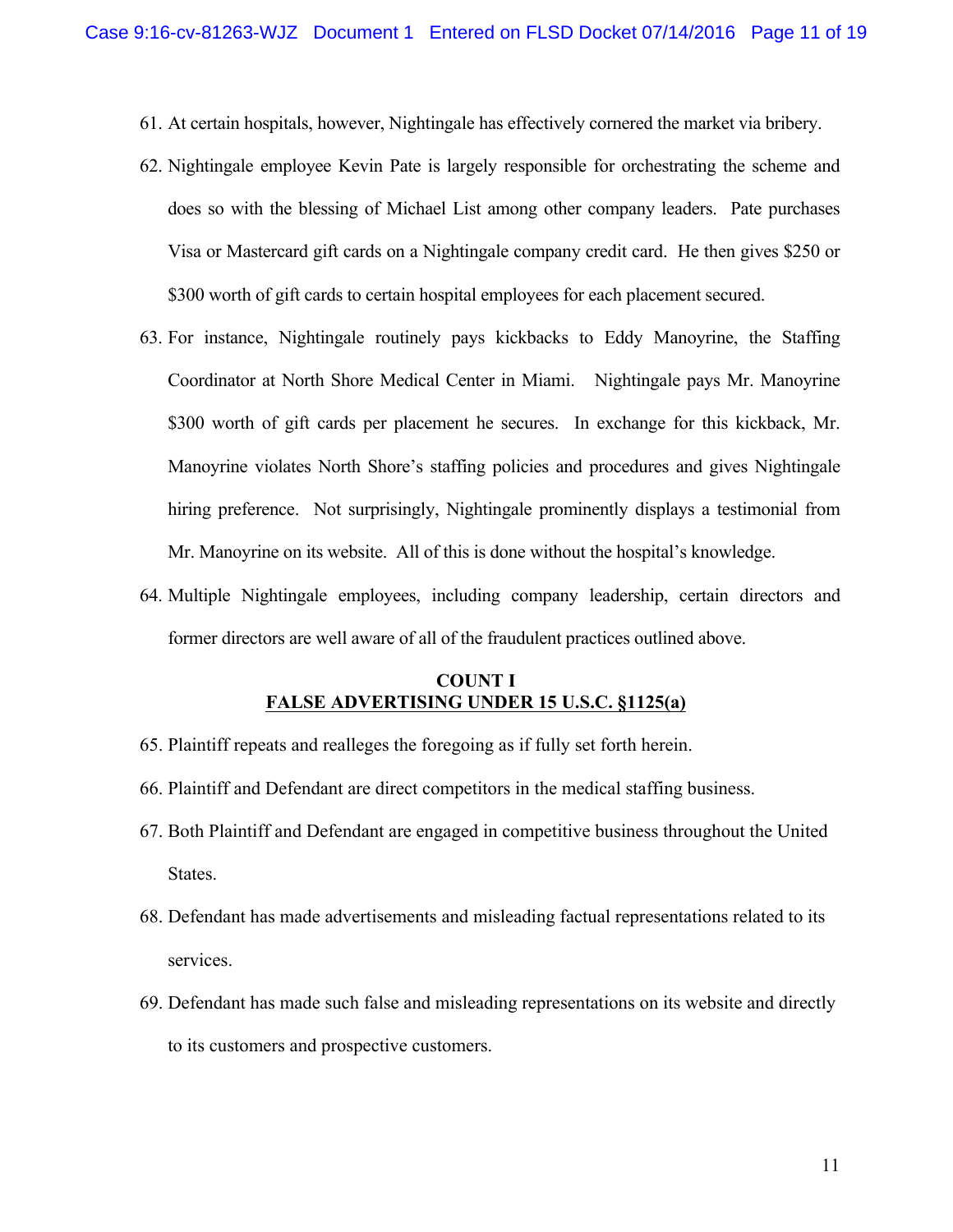- 70. Most significantly, Defendant holds itself out as being Joint Commission Certified. In representing itself as Joint Commission Certified, Defendant is representing that it has satisfied all of the requirements for such certification.
- 71. Defendant has not satisfied such requirements and does not comply with the Joint Commission guidelines.
- 72. A critical part of compliance with those guidelines is complying with all applicable health screening regulations and requirements.
- 73. Defendant holds itself out to the public and its customers as having complied with all such guidelines. Defendant's advertisements and representations in this respect are false.
- 74. At the very least, Defendant's representations are likely to mislead, confuse or deceive customers and prospective customers.
- 75. Defendant has made such false and misleading representations in order to influence customers to buy Defendant's services.
- 76. Defendant's false and misleading representations have deceived and confused Defendant's customers and have the capacity to continue to deceive Defendant's customers and prospective customers.
- 77. To wit: No customers would do business with Nightingale if they were aware that, in spite of holding itself out as Joint Commission Certified, Nightingale forges healthrelated documents and routinely violates Joint Commission guidelines.
- 78. Defendant has made these false and misleading representations in interstate commerce and these false and misleading representations affect interstate commerce.
- 79. Defendant's false and misleading representations have had a negative material effect on MedTemps' business and the business of other competitors.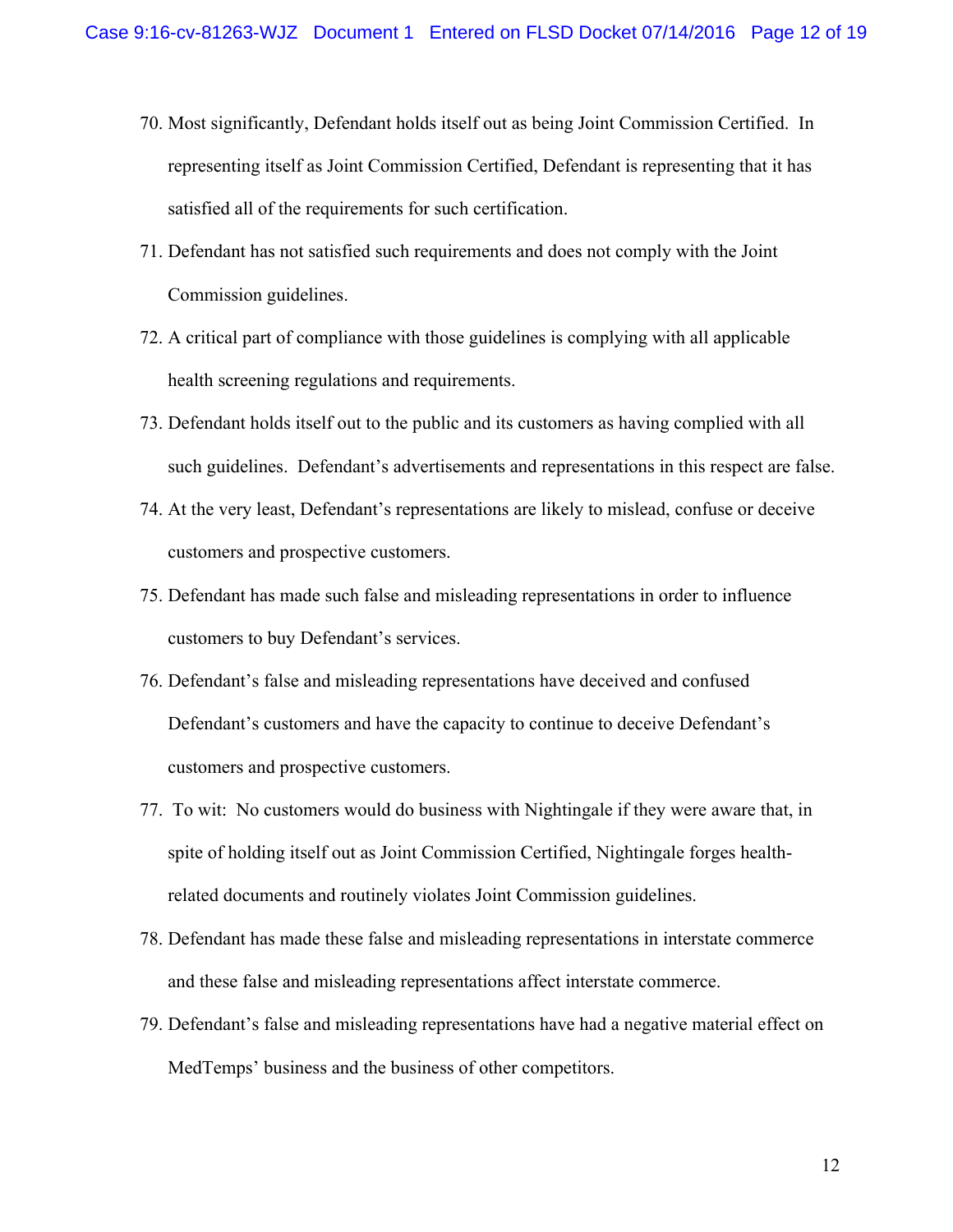- 80. Defendant's false and misleading representations pose a threat of imminent harm to the general public. Defendant places nurses in hospitals throughout the country. Defendant leads its hospital clients to believe that all such nurses have been subjected to and passed appropriate health screenings. In reality, Defendant has forged the relevant health-related documents.
- 81. At this very moment, there are nurses and medical personnel staffed by Nightingale in hospitals throughout the country who may lack various vaccinations; may have various health conditions; may have communicable diseases; and/or may be drug users, but who have never been screened for any of these things.
- 82. As a result of Defendant's conduct, MedTemps, other competitors and the public at large have been damaged in an amount to be determined at trial.
- 83. In addition, Defendant's ongoing conduct posses an immediate threat to the public welfare and must be enjoined.

# **COUNT II VIOLATION OF FLORIDA DECEPTIVE & UNFAIR TRADE PRACTICES ACT FLA. STAT. § 501.201**

- 84. Plaintiff repeats and realleges paragraphs 1 through 64 as if fully set forth herein.
- 85. Defendant's entire operation is an illegal enterprise.
- 86. Defendant forges health-related documents to gain an advantage in the nurse placement process. Defendant saves time and money by forging these health-related documents and is able to place its nurses in hospitals more quickly than its competitors including Plaintiff.
- 87. Defendant reduces its tax liability by paying employees via illegal and fraudulent per diems rather than paying them via taxable wages. As a result, Defendant saves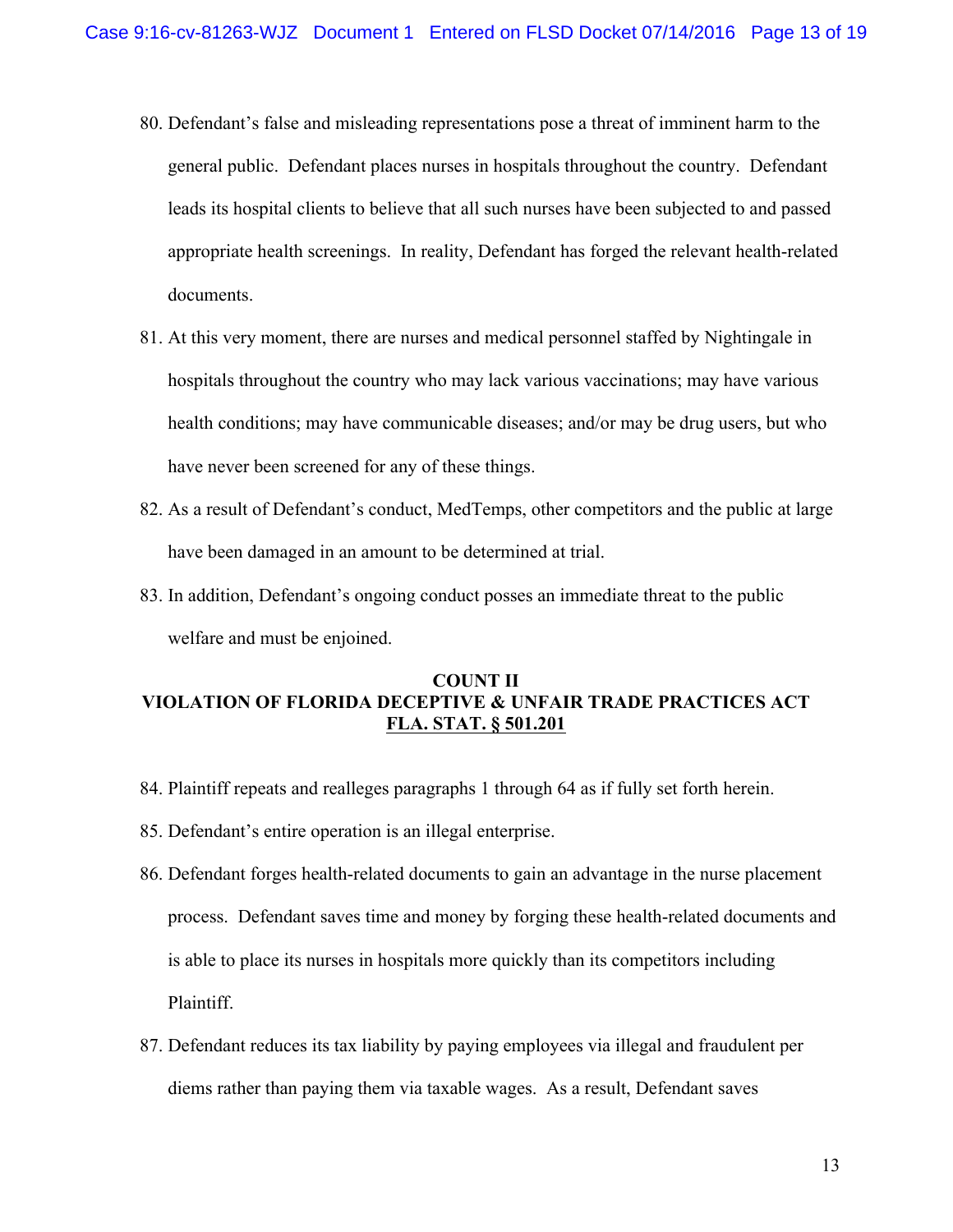significant sums of money on payroll taxes, lowers its operating costs and thereby gains an unfair advantage against competitors including Plaintiff.

- 88. Defendant pays kickbacks to certain hospital employees, unbeknownst to those hospitals and in violation of those hospitals' operating procedures. As a result, Defendant gains an unfair advantage against its competitors including Plaintiff.
- 89. Defendant's entire course of conduct constitutes a deceptive and unfair trade practice in violation of Florida's Deceptive and Unfair Trade Practices Act, Fla. Stat. §§ 501.201 - 501.213.
- 90. As a direct and proximate result of Defendant's deceptive and unfair trade practices, Plaintiff has been damaged in an amount to be determined at trial.
- 91. As a direct and proximate result of Defendant's deceptive and unfair trade practices, the public has been damaged and public health and safety are presently in imminent danger.

## **COUNT III DECLARATORY JUDGMENT**

- 92. Plaintiff repeats and realleges paragraphs 1 through 64 as if fully set forth herein.
- 93. Nightingale requires substantially all of its employees to execute employment agreements that contain various restrictive covenants, including restrictive covenants that (1) constitute a blanket prohibition against any former employee working for any competitive business in any capacity whatsoever and (2) that bar solicitation of any of Nightingale's customers or clients, both for a period of one-year following separation from the company.
- 94. These restrictive covenants are not necessary to protect any legitimate business interest.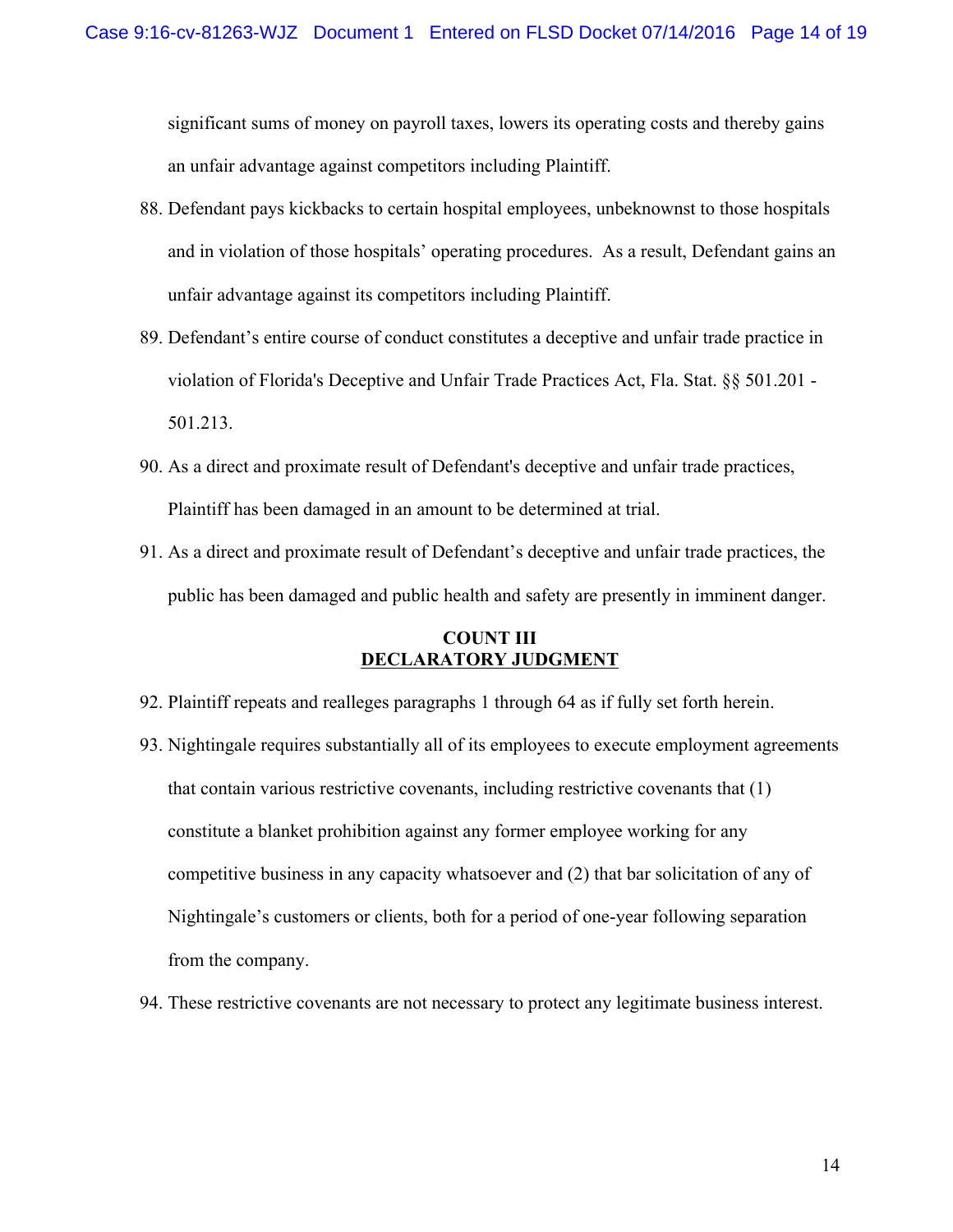- 95. The industry is transparent and highly competitive. Hospitals advertise open positions that need to be filled on multiple publicly available websites. Staffing companies compete to fill those positions.
- 96. Staffing companies such as Nightingale and MedTemps easily can identify prospective clients (i.e. hospitals) and the relevant contact people through publicly available resources (Google, LinkedIn, the hospital "Blue Book").
- 97. If a staffing company wishes to be notified directly by a hospital when that hospital has candidate openings, that hospital can apply to be a potential vendor.
- 98. Hospitals routinely send emails regarding open positions to multiple potential vendors, often dozens of them.
- 99. There is no valuable, confidential information that could constitute a legitimate business interest sufficient to justify enforcement of any of the restrictive covenants at issue.
- 100. Nightingale employees are not exposed to any valuable, confidential information that is proprietary and otherwise not available to a competitor in the industry.
- 101. There are no substantial customer relationships that could constitute a legitimate business interest sufficient to justify enforcement of any of the restrictive covenants at issue.
- 102. Hospitals do not maintain exclusive or near exclusive relationships with any one vendor (except potentially in instances where Nightingale is paying illegal kickbacks to certain employees of those hospitals unbeknownst to those hospitals and against those hospitals' operating procedures and regulations).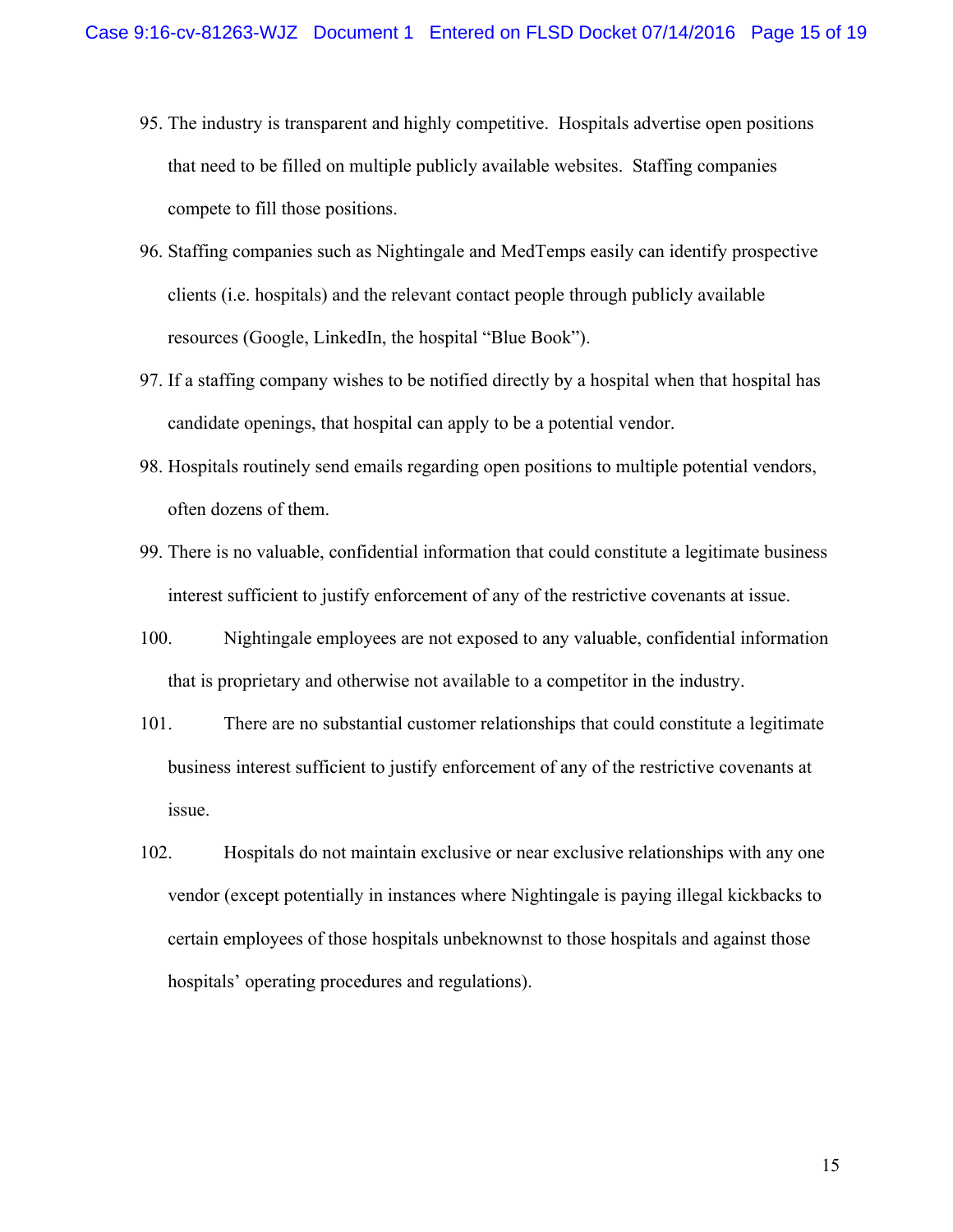- 103. The customers the hospitals and the contact information for the relevant contact persons at those hospitals can be readily and easily identified via publicly available resources.
- 104. No staffing agency has any long-term contract in place with any of the customers at issue that guarantees that that agency will win the next placement.
- 105. With respect to any expectation of future business, the only reasonable expectation that any staffing agency can have is the expectation that they will be able to compete with other vendors to fill future open positions.
- 106. In all instances except where Nightingale is covertly paying illegal kickbacks, the staffing company that can source the best candidate in the quickest time frame and at the best rate wins. This is pure competition.
- 107. There is no interest in extraordinary or specialized training that would justify enforcement of the restrictive covenants at issue. There is no training beyond on the job training. This sort of on the job training is available at any number of competing companies within the medical staffing industry. To the extent Nightingale considers its method of doing business extraordinary, it is only extraordinary because of the fraudulent nature of its business practices. There is no protectable interest in training.
- 108. There are no other potential legitimate business interests that would justify enforcement of the restrictive covenants at issue.
- 109. As such, the restrictive covenants at issue are unenforceable under Florida Statutes 542.335 and constitute illegal restraints of trade.
- 110. Even if Nightingale had a legitimate business interest sufficient to justify enforcement of the restrictive covenants at issue (and Plaintiff denies that it does),

16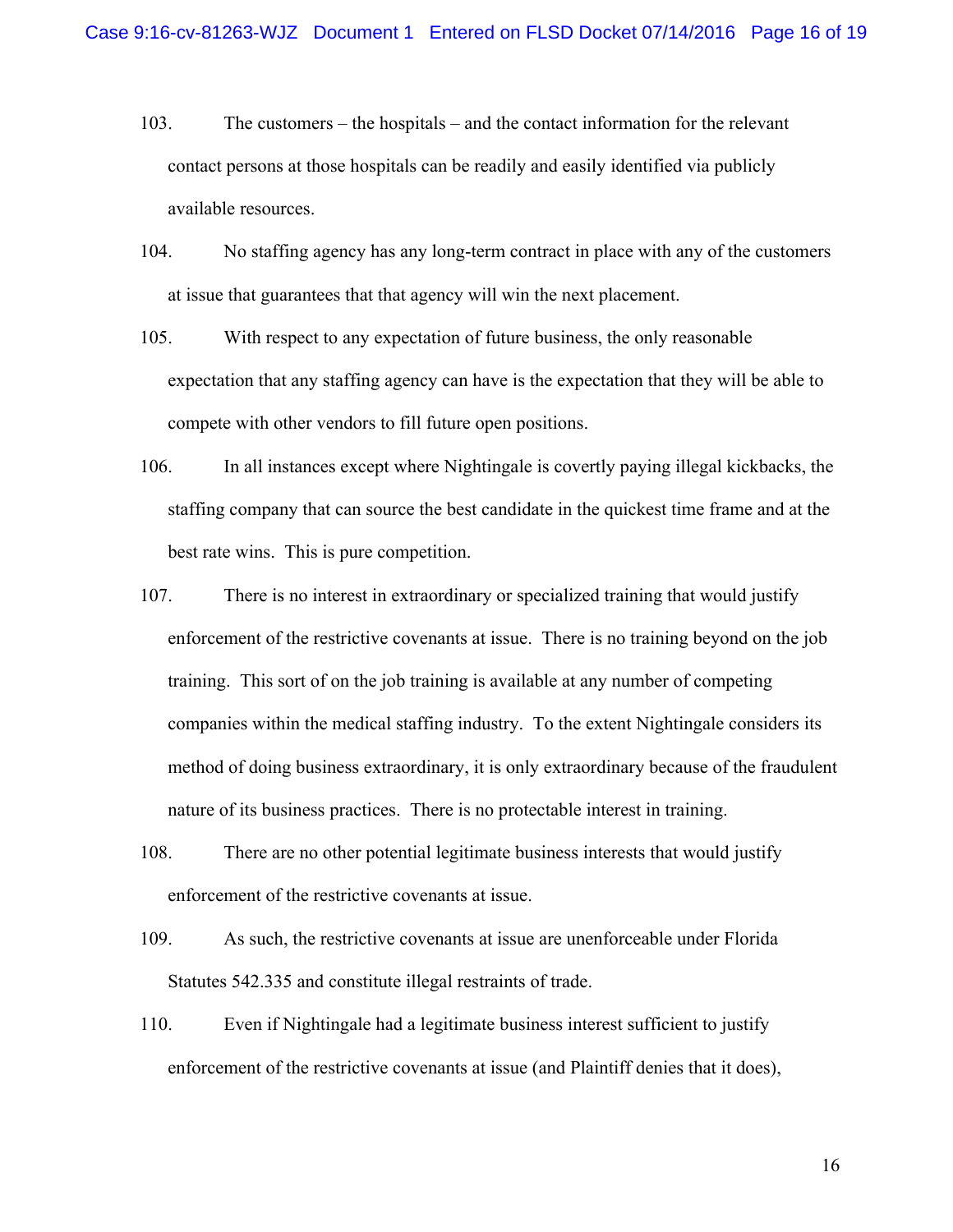Nightingale cannot enforce any of the restrictive covenants at issue because of Nightingale's illegal, unethical, fraudulent, dangerous, unfair, deceptive and otherwise wrongful business practices.

- 111. Nightingale, which effectively operates as an illegal enterprise, cannot bind employees and former employees to any restrictive covenants because to do so would be a gross violation of public policy and reward Nightingale for its unclean hands and wrongful conduct.
- 112. A dispute therefore exists between Plaintiff and Nightingale regarding the validity and enforceability of the Nightingale's employee restrictive covenants. Plaintiff's COO Randall Silva formerly worked for Nightingale (his restrictive covenant has since expired) and Plaintiff desires to hire certain Nightingale employees.
- 113. At all relevant times hereto, Nightingale has taken the position that its employee restrictive covenants are valid and enforceable, including so as to bar Plaintiff MedTemps from hiring any of its personnel.
- 114. The controversy involves the legal relationship of the parties, having adverse interests with respect to which the declaration is sought.
- 115. Accordingly, there exists an actual, practical, and present need for a declaration of the rights of the Parties pursuant to 28 USC § 2201.

#### **PRAYER FOR RELIEF**

Plaintiff requests the following relief:

- a. Damages to the fullest extent permitted by law under both the Lanham Act and FDUTPA;
- b. Punitive damages based on the willful and wanton nature of Nightingale's wrongful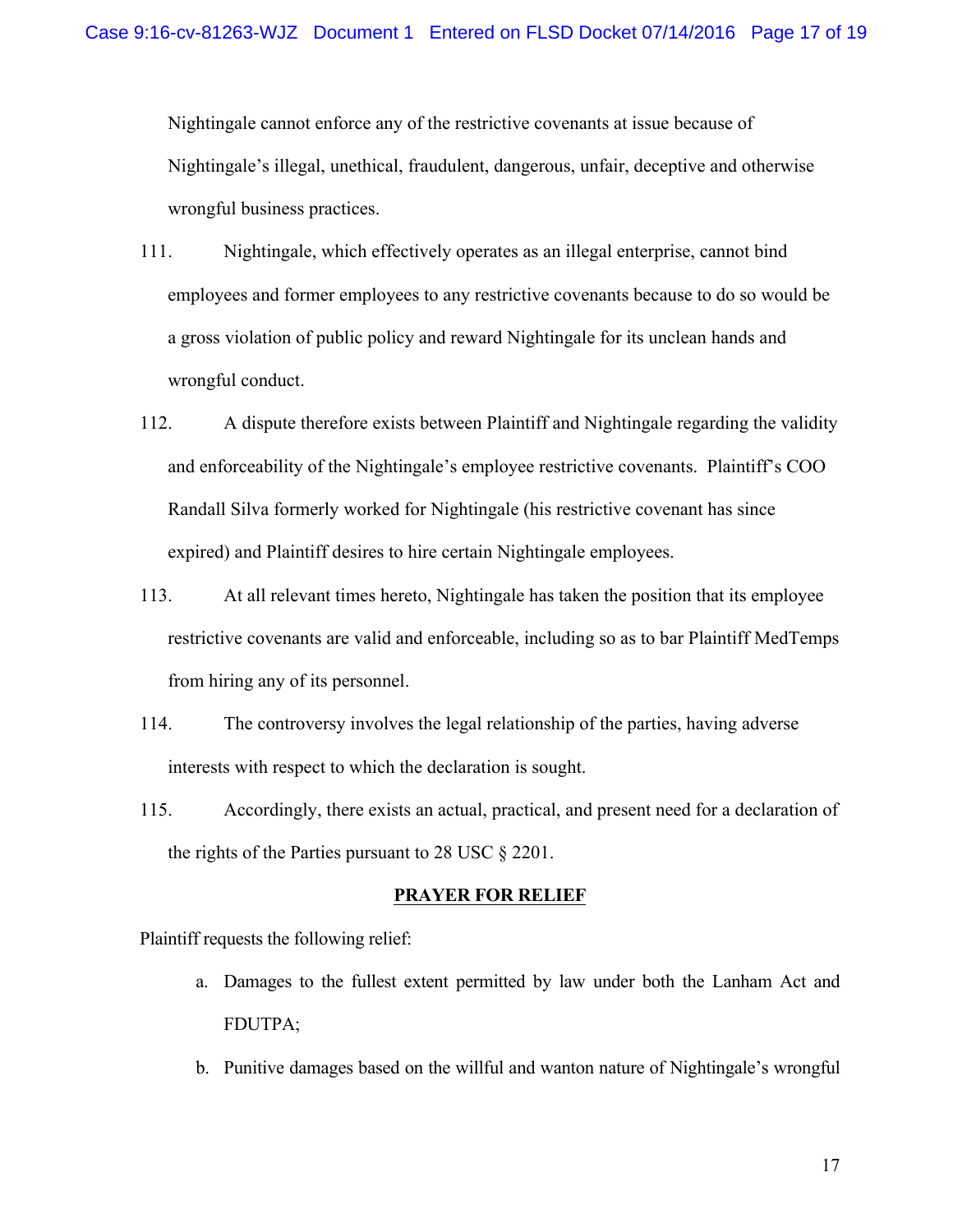conduct;

- c. Corrective advertising under the Lanham Act in which Nightingale must communicate to all of its clients and potential clients that it has forged health-related documents and is not in compliance with Joint Commission guidelines;
- d. An affirmative injunction requiring Nightingale immediately to notify all current and prospective clients that it has forged health-related documents and is not in compliance with Joint Commission Guidelines and that such clients should conduct their own health screenings of all potentially impacted nurses and/or medical personnel.
- e. An injunction immediately suspending all of Nightingale's nurse placement activities pending Nightingale's ability to show compliance will all applicable healthcare staffing regulations;
- c. An award of attorney's fees and costs;
- d. Such other and further relief as the Court deems just and proper.

## JURY TRIAL DEMAND

Plaintiff demands a jury trial on all issues so triable.